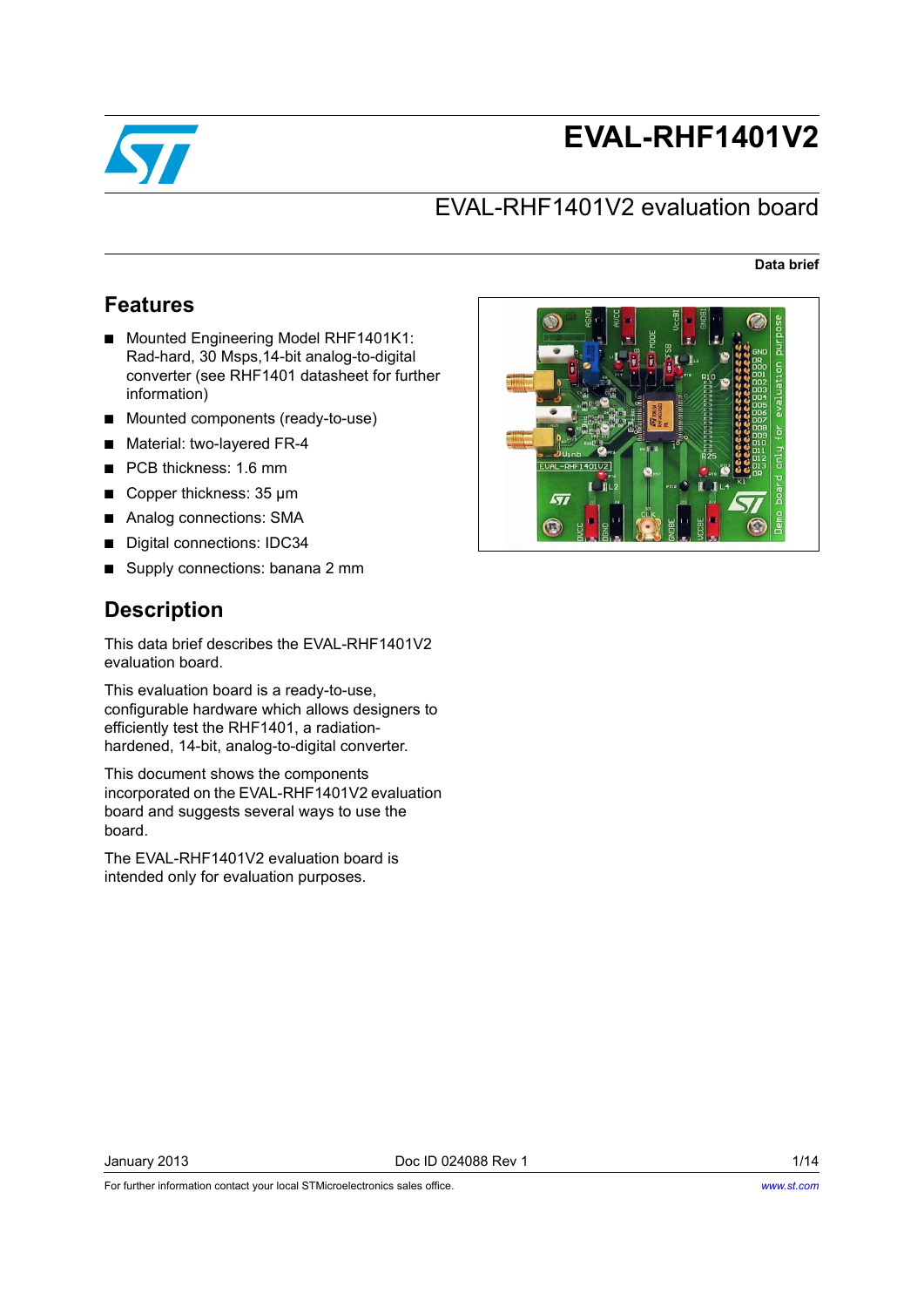# **Contents**

| 1            |     |                                           |  |  |  |  |
|--------------|-----|-------------------------------------------|--|--|--|--|
| $\mathbf{2}$ |     | Device pin connections and description  4 |  |  |  |  |
| 3            |     |                                           |  |  |  |  |
| 4            |     |                                           |  |  |  |  |
| 5            |     |                                           |  |  |  |  |
|              | 5.1 |                                           |  |  |  |  |
|              |     | 5.1.1                                     |  |  |  |  |
|              |     | 5.1.2                                     |  |  |  |  |
|              |     | 5.1.3                                     |  |  |  |  |
|              | 5.2 |                                           |  |  |  |  |
|              | 5.3 |                                           |  |  |  |  |
|              | 5.4 |                                           |  |  |  |  |
|              | 5.5 |                                           |  |  |  |  |
|              | 5.6 |                                           |  |  |  |  |
|              | 5.7 |                                           |  |  |  |  |
|              | 5.8 |                                           |  |  |  |  |
| 6            |     |                                           |  |  |  |  |

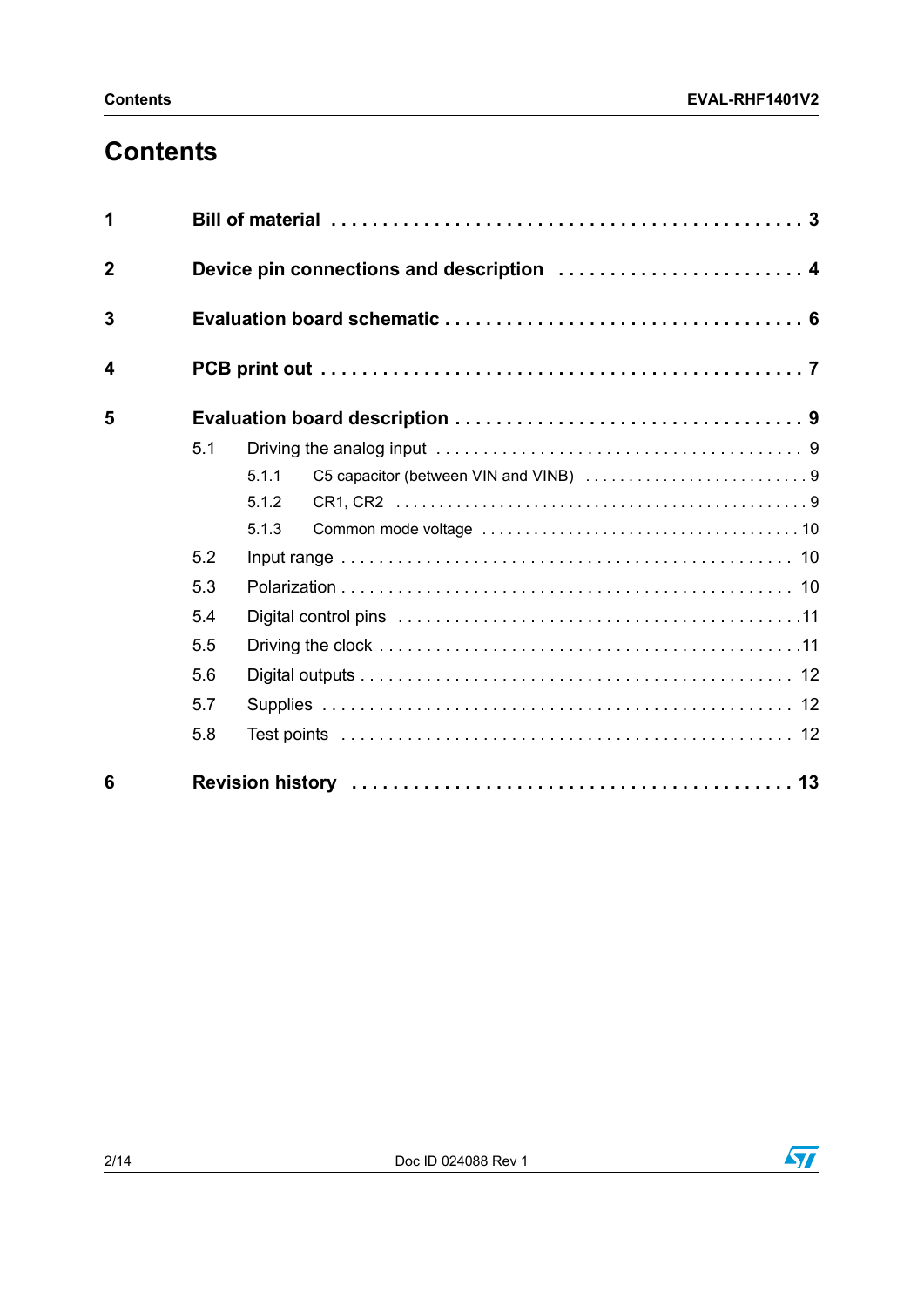# <span id="page-2-0"></span>**1 Bill of material**

| Table 1. |  | <b>Bill of material</b> |
|----------|--|-------------------------|
|----------|--|-------------------------|

| <b>Used</b>             | Part type <sup>(1)</sup> | <b>Designator</b>                                                                 |                  | <b>Type</b>   |
|-------------------------|--------------------------|-----------------------------------------------------------------------------------|------------------|---------------|
| 4                       | Red test point           | PT4, PT6, PT8, PT9                                                                |                  |               |
| 4                       | Black test point         | PT5, PT10, PT14, PT15                                                             | SIP1             | Test point    |
| 7                       | White test point         | PT1, PT2, PT3, PT7, PT11, PT12, PT13                                              |                  |               |
| 1                       | $4.7 \mu F$              | C <sub>15</sub>                                                                   |                  |               |
| 3                       | 10 nF                    | 0603<br>C16, CR1, CR2                                                             |                  |               |
| 2                       | $10 \mu F$               | C11, C13                                                                          | 0805             |               |
| $\overline{\mathbf{c}}$ | $22 \mu F$               | C8, C9                                                                            |                  | Capacitor     |
| 9                       | 470 nF                   | C1, C2, C3, C4, C6, C7, C10, C12, C14                                             | 0603             |               |
| 1                       | 100 pF                   | C <sub>5</sub>                                                                    | 0402             |               |
| 4                       | $10 \mu H$               | L1, L2, L3, L4                                                                    | 1210             | Inductor      |
| 3                       | $0\ \Omega$              | R3, R6, R26                                                                       | 0603             |               |
| 16                      | 33 $\Omega$              | R10, R11, R12, R13, R14, R15, R16, R17, R18,<br>R19, R20, R21, R22, R23, R24, R25 | 0402             |               |
| 3                       | $50\ \Omega$             | R1, R2, R9                                                                        |                  | Resistor      |
| 1                       | 1 K $\Omega$             | R <sub>8</sub>                                                                    | 0603             |               |
| $\overline{2}$          | 100 $K\Omega$            | R4, R5                                                                            |                  |               |
| 4                       | Black banana 2 mm        | J5, J8, J10, J11                                                                  |                  |               |
| 4                       | Red banana 2 mm          | J6, J7, J9, J12                                                                   | Connector 2 mm   |               |
| $\overline{2}$          | White banana 2 mm        | J1, J3                                                                            |                  | Connector     |
| $\overline{2}$          | SMA right angle          | S1, S2                                                                            | <b>SMA</b>       |               |
| 1                       | SMA straight             | S <sub>3</sub>                                                                    |                  |               |
| 3                       | 1 x 3 header MM          | JU4, JU5, JU6                                                                     | SIP <sub>3</sub> |               |
| 1                       | 1 x 3 socket MF          | J4                                                                                |                  |               |
| 1                       | 1 x 2 header MM          | JU7                                                                               | SIP <sub>2</sub> |               |
| 1                       | 2 x 17 header MM         | K <sub>1</sub>                                                                    | IDC34            |               |
| 1                       | <b>RHF1401</b>           | $\mathbf 1$                                                                       | SO48 CERAM       | IC.           |
| 1                       |                          | R7                                                                                | 0603             | Resistor      |
| 1                       | NC                       | C <sub>17</sub>                                                                   |                  | Capacitor     |
| 1                       |                          | C18                                                                               | 0805             |               |
| 4                       | Jumper                   | JU4, JU5, JU6, JU7                                                                |                  | Jumper        |
| $\mathbf{1}$            | 200 K $\Omega$           | J4                                                                                |                  | Potentiometer |

1. MM = male-male, MF = male-female, and NC = not connected

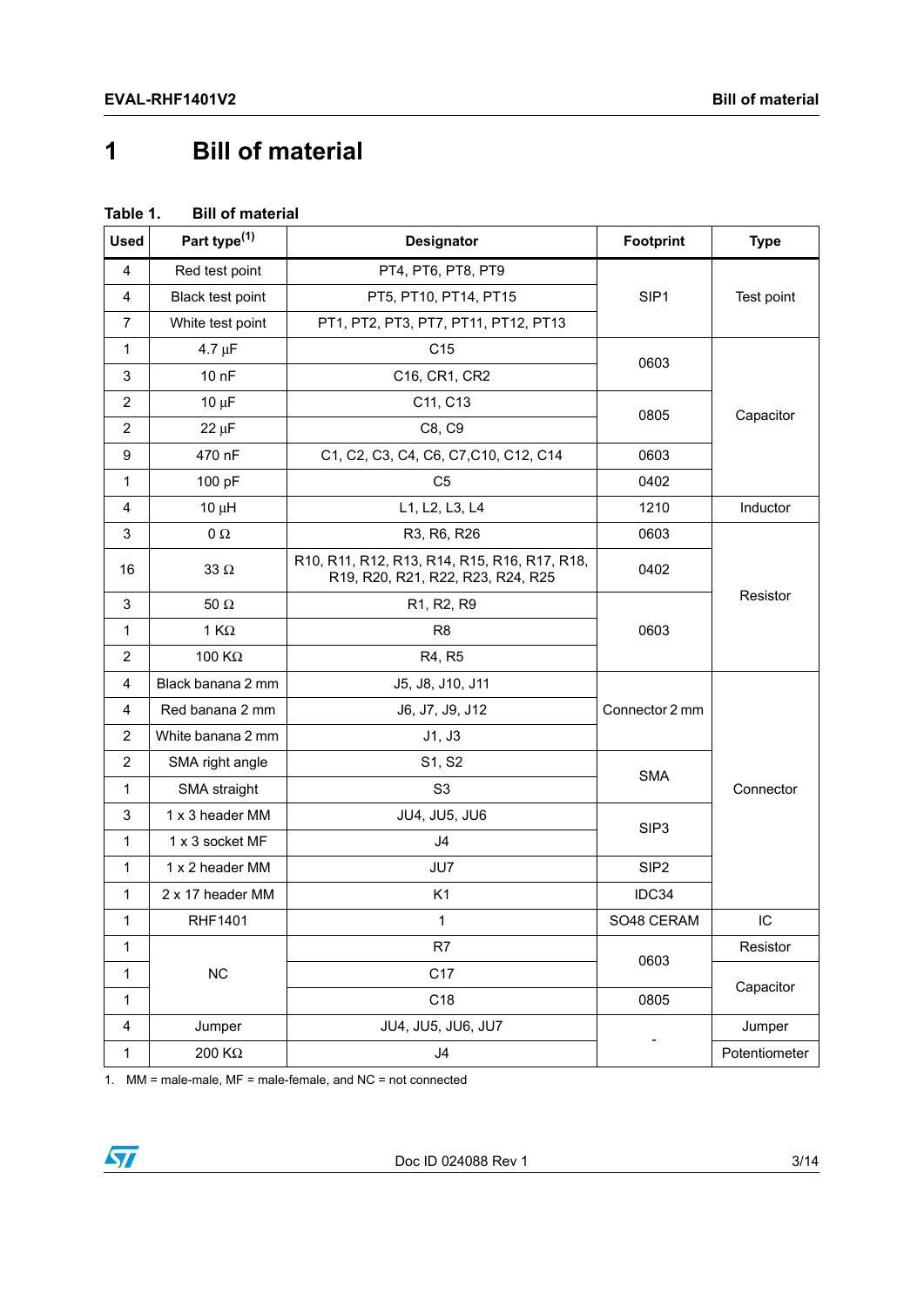# <span id="page-3-0"></span>**2 Device pin connections and description**

| ◯                              |                                   |
|--------------------------------|-----------------------------------|
| <b>GNDBI</b>                   | <b>DGND</b><br>$\overline{48}$    |
| <b>GNDBE</b><br>$\overline{2}$ | <b>DGND</b><br>47                 |
| VCCBE $\sqrt{3}$               | <b>CLK</b><br>$\overline{46}$     |
| NC.<br>$\overline{4}$          | <b>DGND</b><br>45                 |
| NC<br>$-5$                     | <b>DVCC</b><br>44                 |
| OR $\boxed{6}$                 | $\overline{43}$<br><b>DVCC</b>    |
| (MSB)D13<br>$\overline{7}$     | 42 AVCC                           |
| D <sub>12</sub> $\sqrt{8}$     | <b>AVCC</b><br>41                 |
| D11<br>ල                       | <b>AGND</b><br>40                 |
| D10<br>10                      | $\overline{39}$ INCM              |
| D9<br>$\overline{11}$          | <b>AGND</b><br>38                 |
| $D8$ $12$                      | <b>VINB</b><br>37                 |
| D7<br>$\overline{13}$          | $\overline{36}$ AGND              |
| $D6$ $\overline{14}$           | $35$ VIN                          |
| $D5$ $15$                      | <b>AGND</b><br>34                 |
| $D4$ 16                        | <b>VREFM</b><br>33                |
| $D3 \overline{17}$             | <b>VREFP</b><br>32                |
| D <sub>2</sub> 18              | <b>IPOL</b><br>31                 |
| $D1$ 19                        | 30 AGND                           |
| (LSB)D0 20                     | <b>AVCC</b><br>$\overline{29}$    |
| DR 21                          | <b>AVCC</b><br>28                 |
| $VCCBE$ $22$                   | <b>DFSB</b><br>$\overline{27}$    |
| GNDBE $\sqrt{23}$              | <b>OEB</b><br>$\overline{26}$     |
| $VCCH$ $24$                    | <b>REFMODE</b><br>$\overline{25}$ |
|                                |                                   |

#### **Figure 1. RHF1401 pin connections**

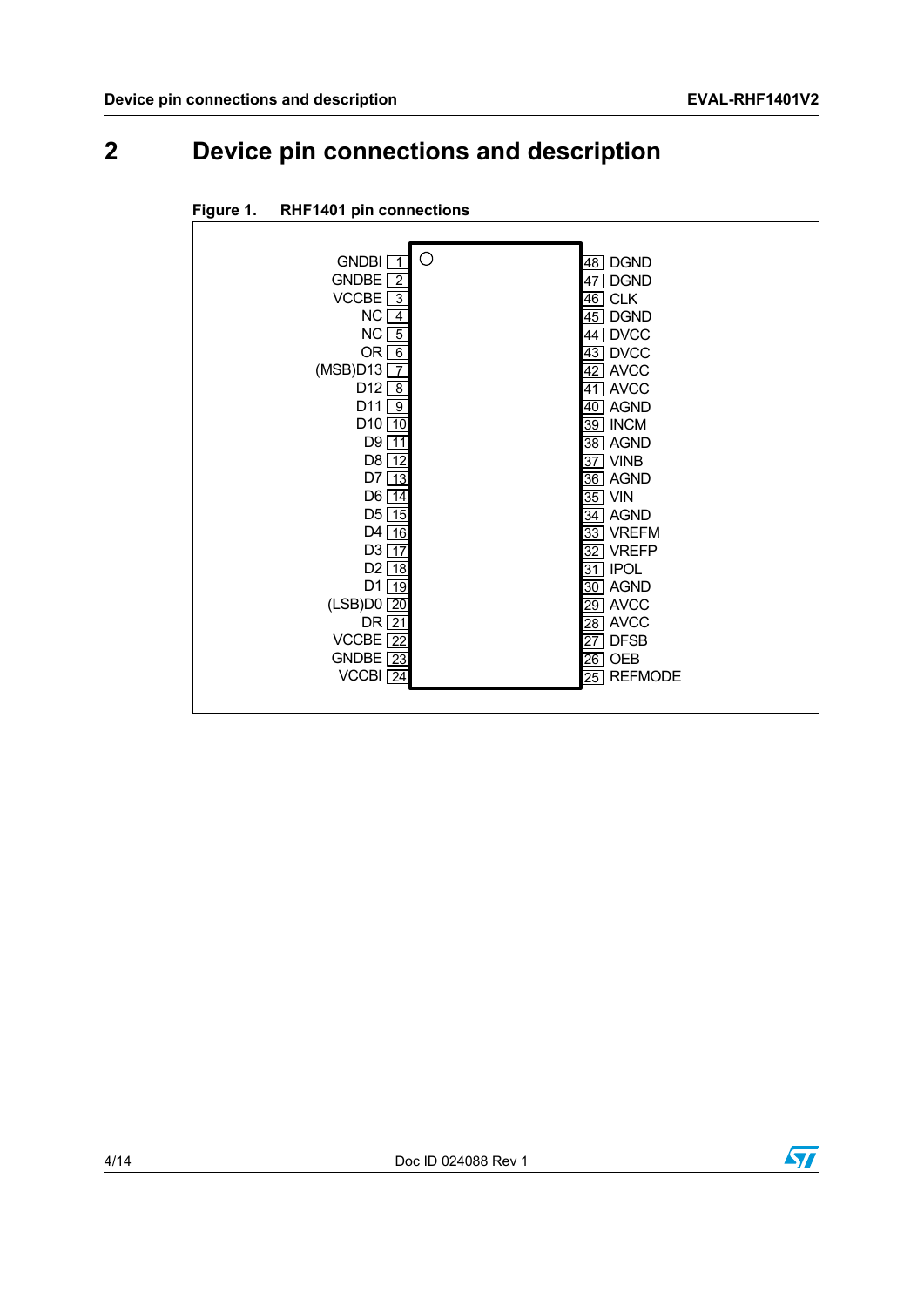| Pin            | <b>Name</b>             | <b>Description</b>                      | <b>Observations</b> | Pin                                 | Name                          | <b>Description</b>          | <b>Observations</b>                |
|----------------|-------------------------|-----------------------------------------|---------------------|-------------------------------------|-------------------------------|-----------------------------|------------------------------------|
| 1              | <b>GNDBI</b>            | Digital internal buffer<br><b>GND</b>   | 0 <sub>V</sub>      |                                     | <b>REFMODE</b>                | Reference mode<br>control   |                                    |
| 2              | <b>GNDBE</b>            | Digital external buffer<br><b>GND</b>   |                     | 26                                  | <b>OEB</b>                    | Output enable bit           | <b>CMOS</b> input<br>(2.5 V/3.3 V) |
| 3              | <b>VCCBE</b>            | Digital external buffer<br>power supply | 2.5 V/3.3 V         | 27                                  | <b>DFSB</b>                   | Data format select<br>bit   |                                    |
| 4<br>5         |                         | <b>NC</b>                               | Not connected       | 28<br>29                            | <b>AVCC</b>                   | Analog power<br>supply      | 2.5V                               |
| 6              | <b>OR</b>               | Out of range                            |                     | 30                                  | <b>AGND</b>                   | Analog ground               | 0 V                                |
| $\overline{7}$ | D13<br>(MSB)            | Most significant bit<br>output          |                     | 31                                  | <b>IPOL</b>                   | Analog bias current         |                                    |
| 8              | D <sub>12</sub>         |                                         |                     | 32                                  | <b>VREFP</b>                  | Top voltage<br>reference    | 1 <sub>V</sub>                     |
| 9              | D <sub>11</sub>         |                                         |                     | 33                                  | <b>VREFM</b>                  | Bottom voltage<br>reference | 0 <sub>V</sub>                     |
| 10             | D <sub>10</sub>         |                                         |                     | 34                                  | <b>AGND</b>                   | Analog ground               |                                    |
| 11             | D <sub>9</sub>          |                                         |                     | 35                                  | <b>VIN</b>                    | Analog input                | 1 Vpp                              |
| 12             | D <sub>8</sub>          |                                         |                     | 36                                  | <b>AGND</b>                   | Analog ground               | 0 V                                |
| 13             | D7                      |                                         | Digital output      | <b>CMOS</b> output<br>(2.5 V/3.3 V) |                               | <b>VINB</b>                 | Inverted analog<br>input           |
| 14             | D <sub>6</sub>          |                                         |                     | 38                                  | <b>AGND</b>                   | Analog ground               | 0 V                                |
| 15             | D <sub>5</sub>          |                                         |                     | 39                                  | <b>INCM</b>                   | Input common mode           | 0.5V                               |
| 16             | D <sub>4</sub>          |                                         |                     | 40                                  | <b>AGND</b>                   | Analog ground               | 0 V                                |
| 17             | D <sub>3</sub>          |                                         |                     | 41                                  | <b>AVCC</b>                   | Analog power<br>supply      | 2.5V                               |
| 18             | D <sub>2</sub>          |                                         |                     | 42                                  |                               |                             |                                    |
| 19             | D <sub>1</sub>          |                                         |                     | 43                                  |                               |                             |                                    |
| 20             | D <sub>0</sub><br>(LSB) | Digital output LSB                      |                     | 44                                  | <b>DVCC</b>                   | Digital power supply        |                                    |
| 21             | DR                      | Data ready output                       |                     |                                     | <b>DGND</b>                   | Digital ground              | 0 <sub>V</sub>                     |
| 22             | <b>VCCBE</b>            | Digital external buffer<br>power supply | 2.5 V/3.3 V         | 46                                  | <b>CLK</b>                    | Clock input                 | <b>CMOS</b> input<br>2.5V          |
| 23             | <b>GNDBE</b>            | Digital external buffer<br><b>GND</b>   | 0 V                 | 47                                  | <b>DGND</b><br>Digital ground |                             | 0V                                 |
| 24             | <b>VCCBI</b>            | Digital internal buffer<br>power supply | 2.5V                | 48                                  |                               |                             |                                    |

#### **Table 2. RHF1401 pin description**

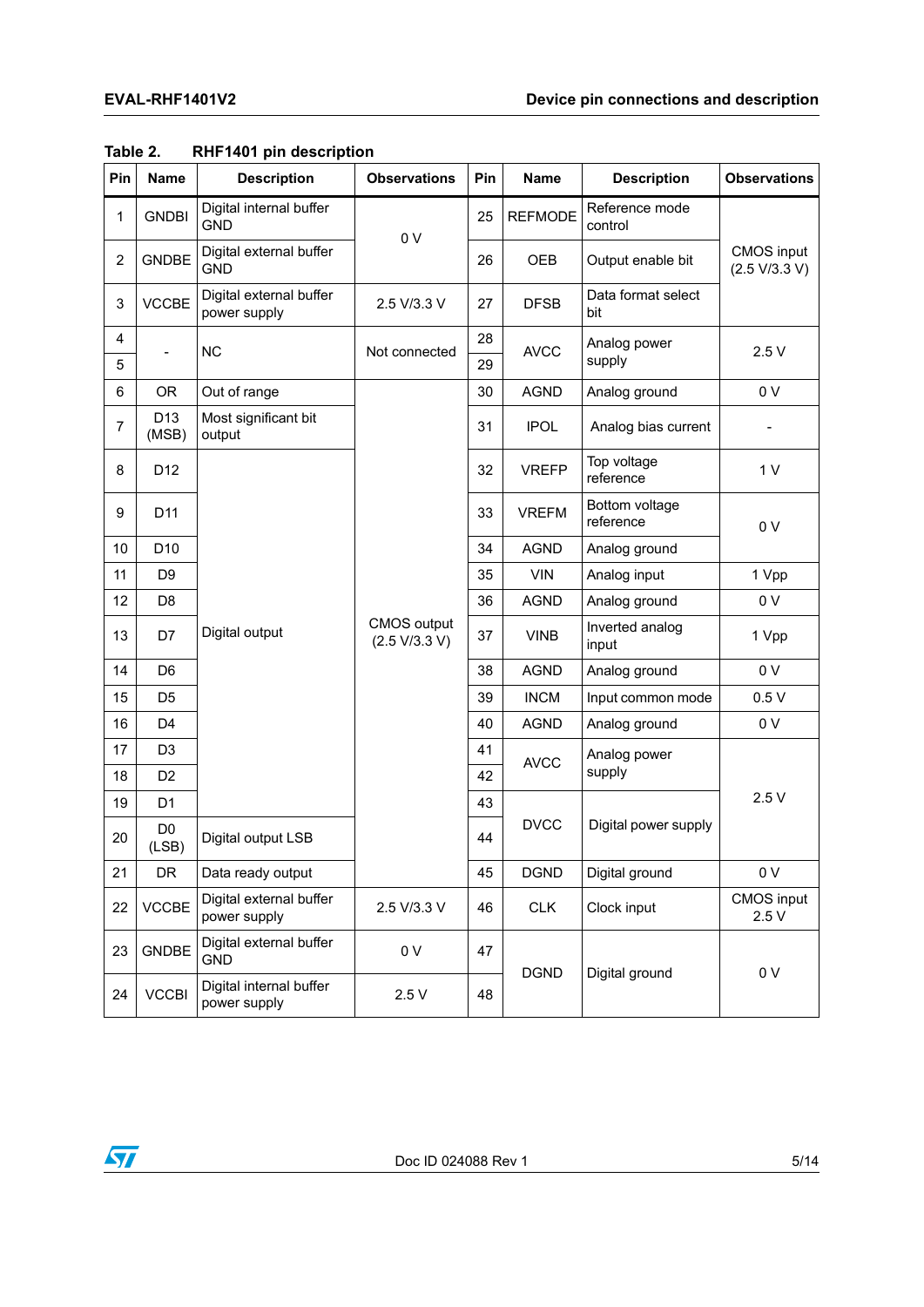# <span id="page-5-0"></span>**3 Evaluation board schematic**



### **Figure 2. EVAL-RHF1401V2 evaluation board full layout schematic**

6/14 Doc ID 024088 Rev 1

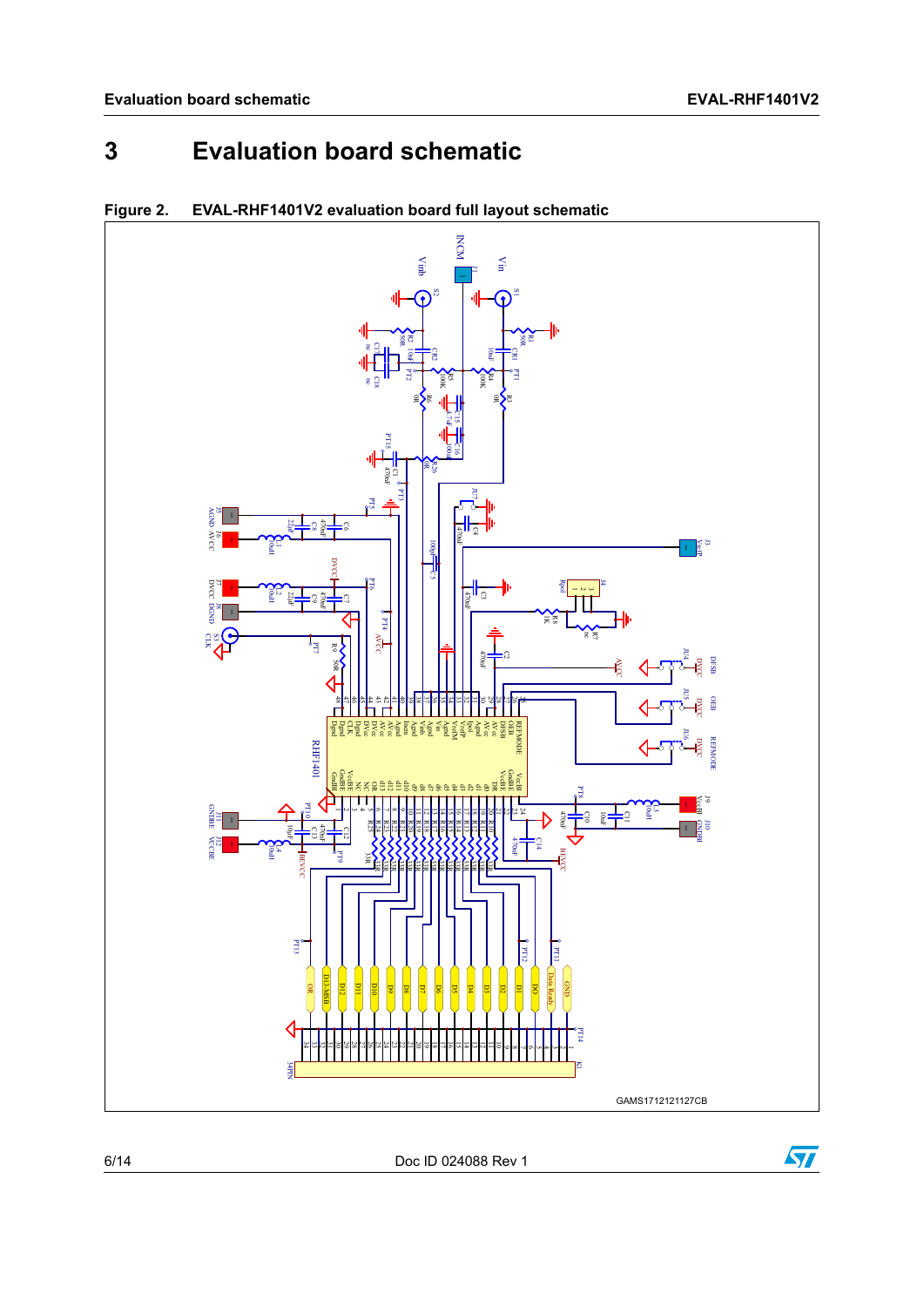# <span id="page-6-0"></span>**4 PCB print out**

The PCB is a two-layered FR-4 material which is 1.6 mm thick. The copper thickness is 35 μm.



**Bottom layer** 

Figure 5. Bottom layer **Figure 6. Bottom overlay** 



 $\sqrt{2}$ 

Doc ID 024088 Rev 1 7/14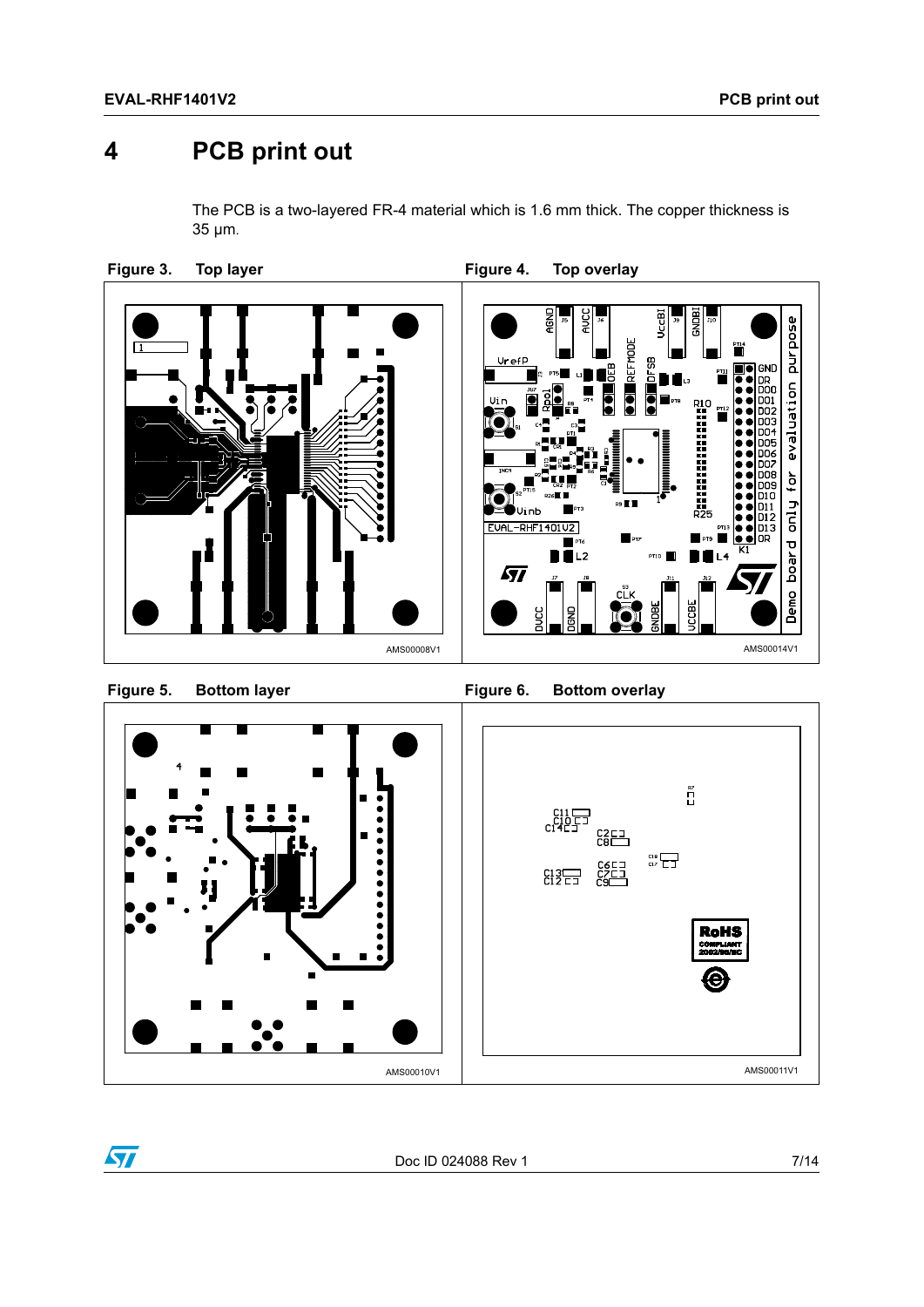



8/14 Doc ID 024088 Rev 1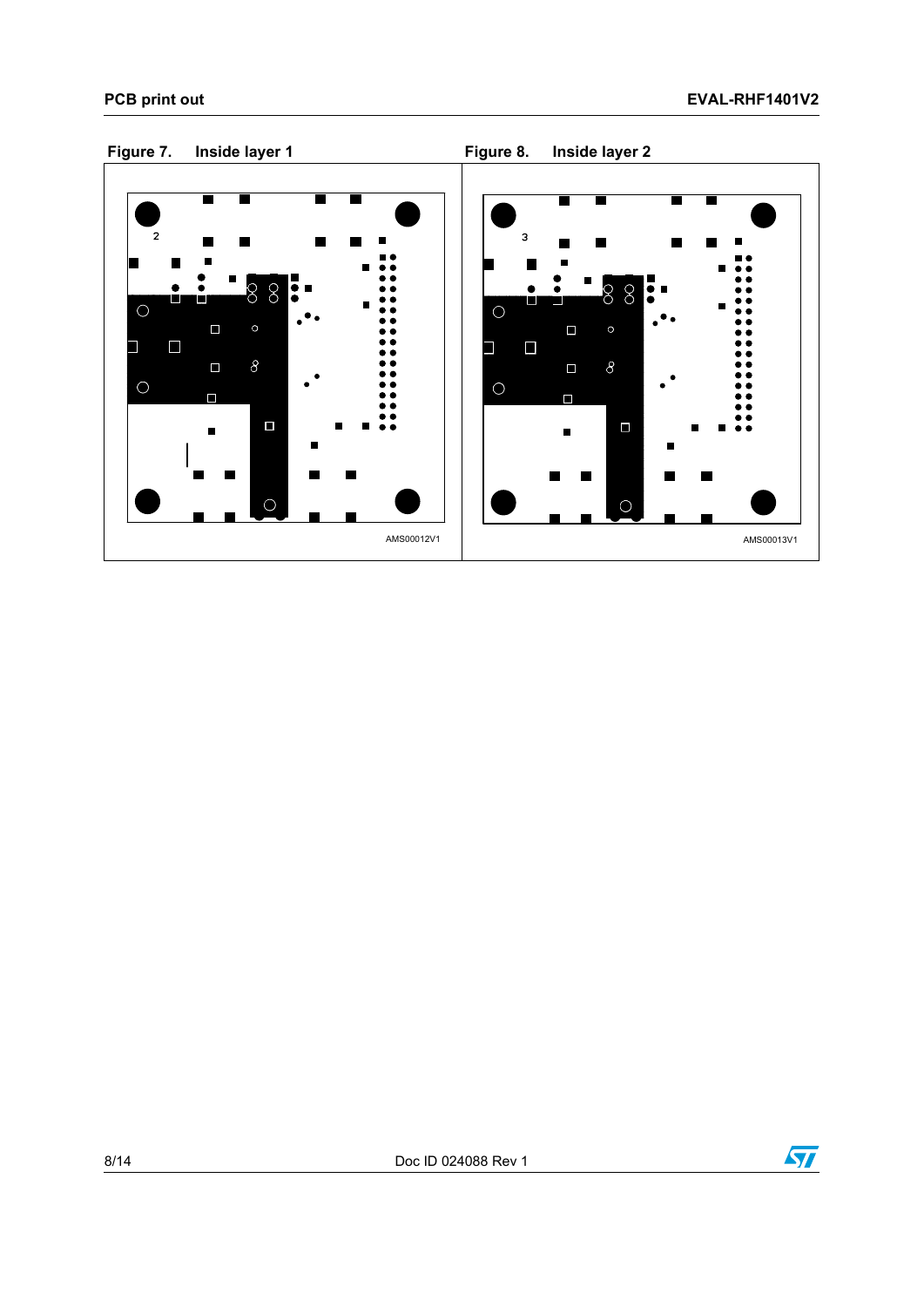# <span id="page-8-0"></span>**5 Evaluation board description**

*[Figure](#page-8-4) 9* shows the components on the evaluation board inputs.



<span id="page-8-4"></span>**Figure 9. Components on inputs**

## <span id="page-8-1"></span>**5.1 Driving the analog input**

The EVAL-RHF1401V2 evaluation board has components for an AC coupled, differential input signal. However, by changing a few components the board can operate on either AC or DC connection and differential or single ended inputs.

The PCB layout is adapted for a 50- $\Omega$  signal.

#### <span id="page-8-2"></span>**5.1.1 C5 capacitor (between VIN and VINB)**

The C5 capacitor is chosen to give high performances but for a frequency equal or lower than 2 MHz. For tens of MHz, this component should be decreased or removed.

### <span id="page-8-3"></span>**5.1.2 CR1, CR2**

Two 10-nF capacitors are implemented on the CR1 and CR2 layout to give an AC coupled, differential input.

They can be removed and replaced by a 0  $\Omega$  resistor to obtain a DC coupled input. In this case, R4 and R5 become NC.

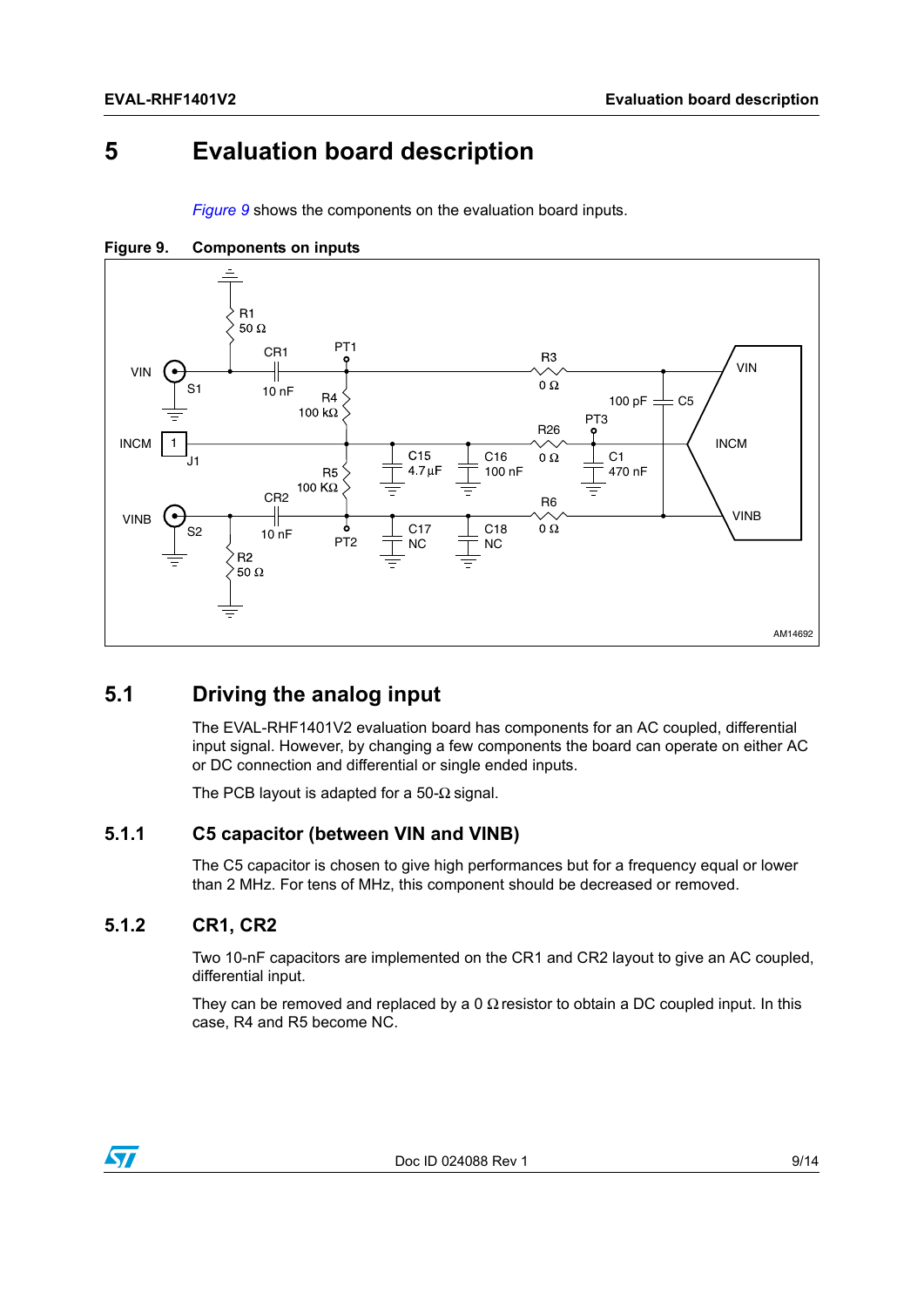### <span id="page-9-0"></span>**5.1.3 Common mode voltage**

The internal reference voltage can be used or the voltage can be supplied externally by the connector J1.

### <span id="page-9-1"></span>**5.2 Input range**

The full scale range is twice the difference between VREFP and VREFM.

VREFM is connected to GND by the jumper JU7. It can easily be removed from GND and connected to a specified voltage, if needed, using JU7.

VREFP can be connected to an external voltage by the jumper J3 or it can be left at the default value (see RHF1401 datasheet).

VREFM is high impedance. VREFP is low impedance when active and high impedance when inactive.

The output code for differential inputs is as follows:

- Maximum output code is when:  $VIN VINB = + (VREFP VREFM)$
- Half code is when:  $VIN = VINB$
- Zero output code is when:  $VIN VINB = (VREFP VREFM)$

### <span id="page-9-2"></span>**5.3 Polarization**

To optimize analog consumption, the current on the IPOL pin (the IPOL pin delivers voltage) has to be adjusted. A resistor between this pin and GND fixes the current.

There is a 200 KΩ potentiometer on J4 to set this current at the right value for a given application.

If the user chooses a high value resistor for the potentiometer, the current is low (analog consumption is low) but a clock at high frequency must not be used.

The default potentiometer value is 20 KΩ for the 30 MHz clock.

See the RHF1401 datasheet to choose the resistor value which best fits your application.

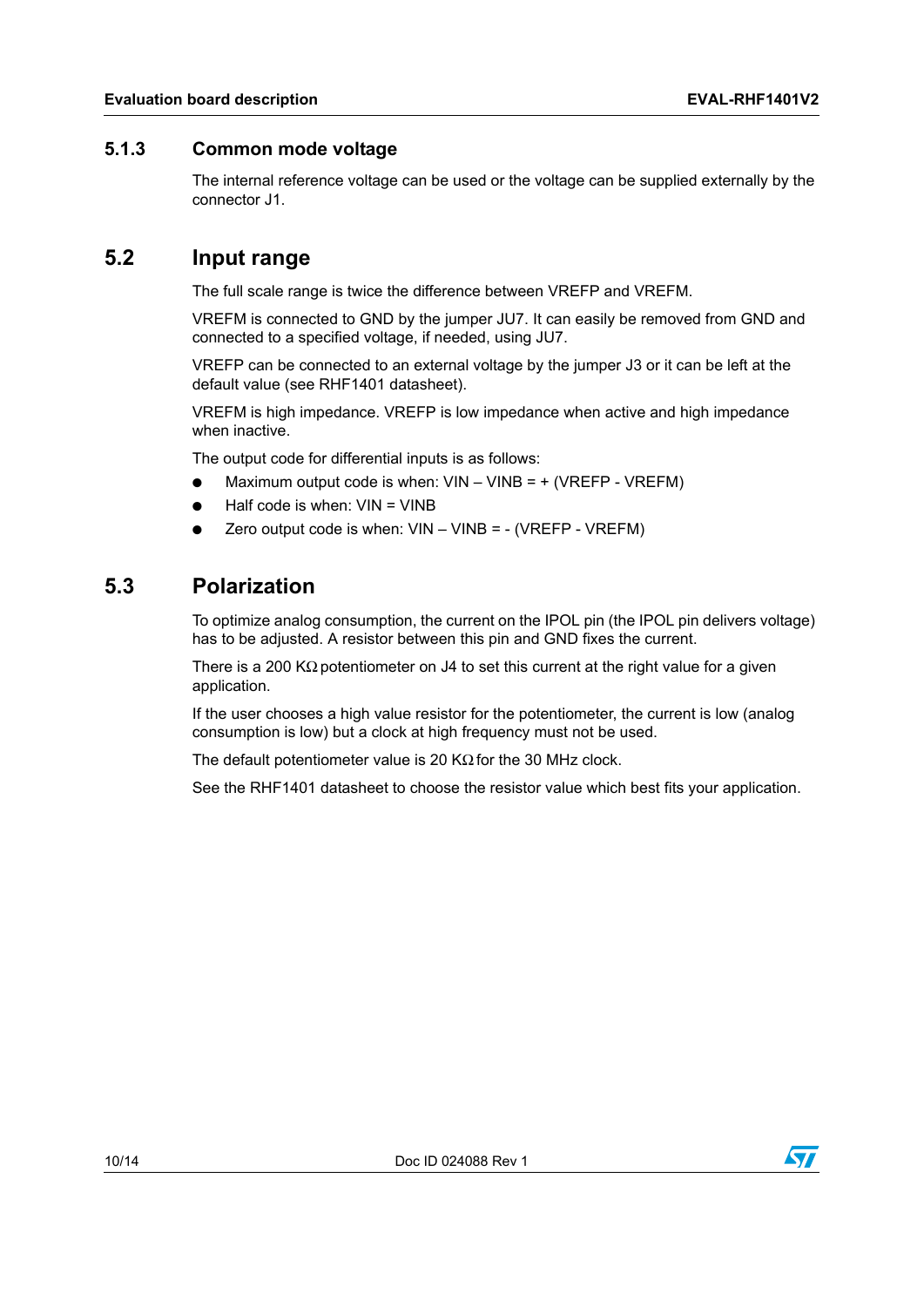#### **Figure 10. VREFM, VREFP, and IPOL components**



## <span id="page-10-0"></span>**5.4 Digital control pins**

There are three control pins that can be programmed with jumpers JU4, JU5, and JU6 or driven by a processor.

| Table 3. |  | <b>Control pin description</b> |
|----------|--|--------------------------------|
|          |  |                                |

|                                                                                                                | Control pin                 |                                 |                                                      |
|----------------------------------------------------------------------------------------------------------------|-----------------------------|---------------------------------|------------------------------------------------------|
|                                                                                                                | <b>REFMODE</b>              | <b>OEB</b>                      | <b>DFSB</b>                                          |
| Jumper                                                                                                         | JU6                         | JU5                             | JU4                                                  |
| Pin set to 0                                                                                                   | Enables internal references | Enables digital<br>output pins  | Provides a two's<br>complement digital<br>output MSB |
| Disables internal references. In<br>this case, VREFP and INCM<br>Pin set to 1<br>have to be forced externally. |                             | Disables digital<br>output pins | Provides a standard<br>binary output coding          |

## <span id="page-10-1"></span>**5.5 Driving the clock**

A square or sine signal can be used to drive the clock. The edges of sine signals below 5 MHz are not sharp enough to drive the ADC correctly.

The PCB layout is adapted for a 50- $\Omega$  clock.

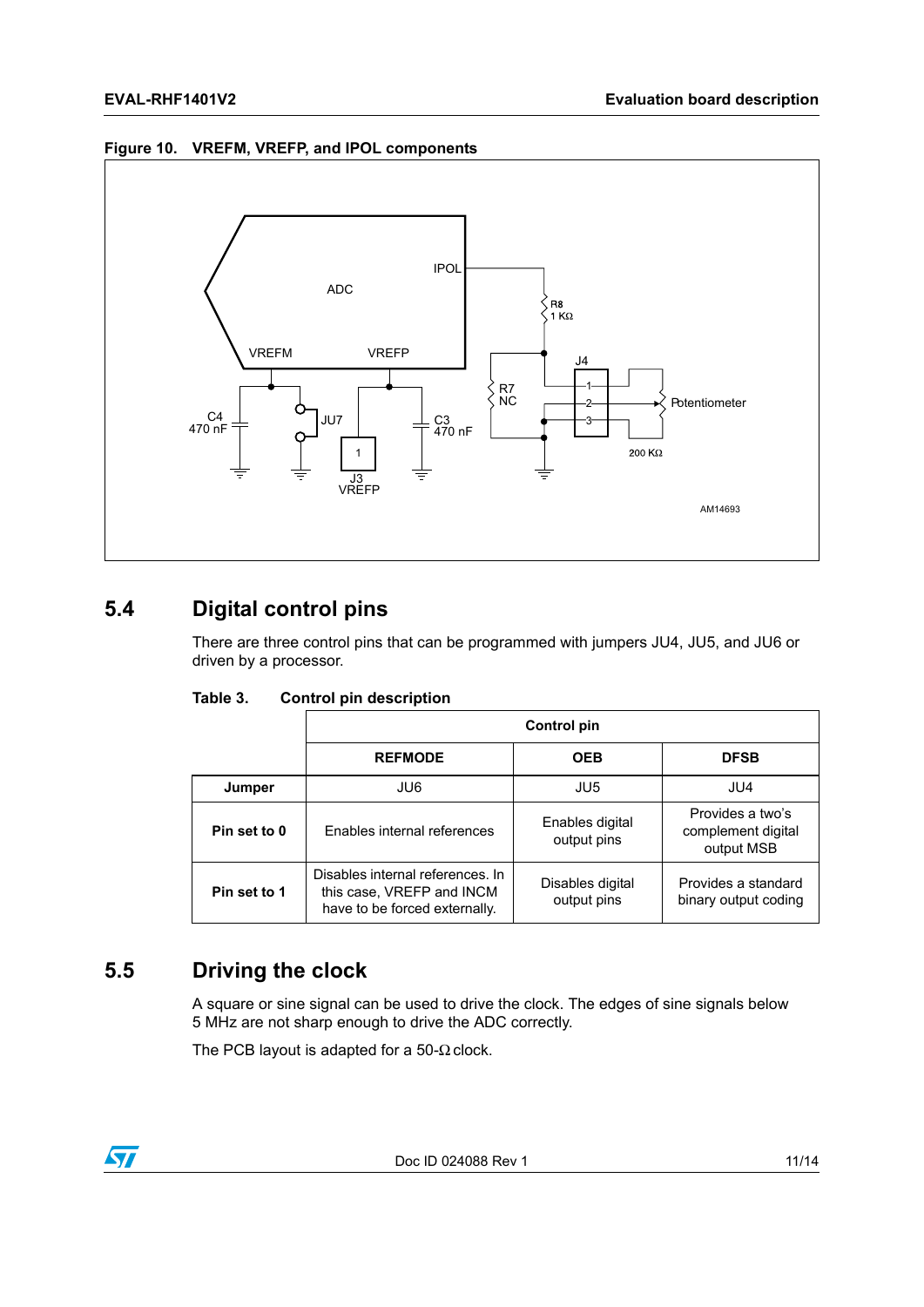### <span id="page-11-0"></span>**5.6 Digital outputs**

Digital output pins are sensitive to load. Consequently, there is no ground plane under the output lines to decrease parasitic capacitance on these pins.

There is also a 33  $\Omega$  resistor on each output line to decrease the capacitance recorded by the ADC.

## <span id="page-11-1"></span>**5.7 Supplies**

On each supply there is a 10 μH coil and two bypass capacitors. The capacitors are 470 nF and 10 μF or 22 μF.

### <span id="page-11-2"></span>**5.8 Test points**

There are 15 test points called TPx to help the user check signals on the board. Black points are grounds, reds points are supplies, and white points are signals.

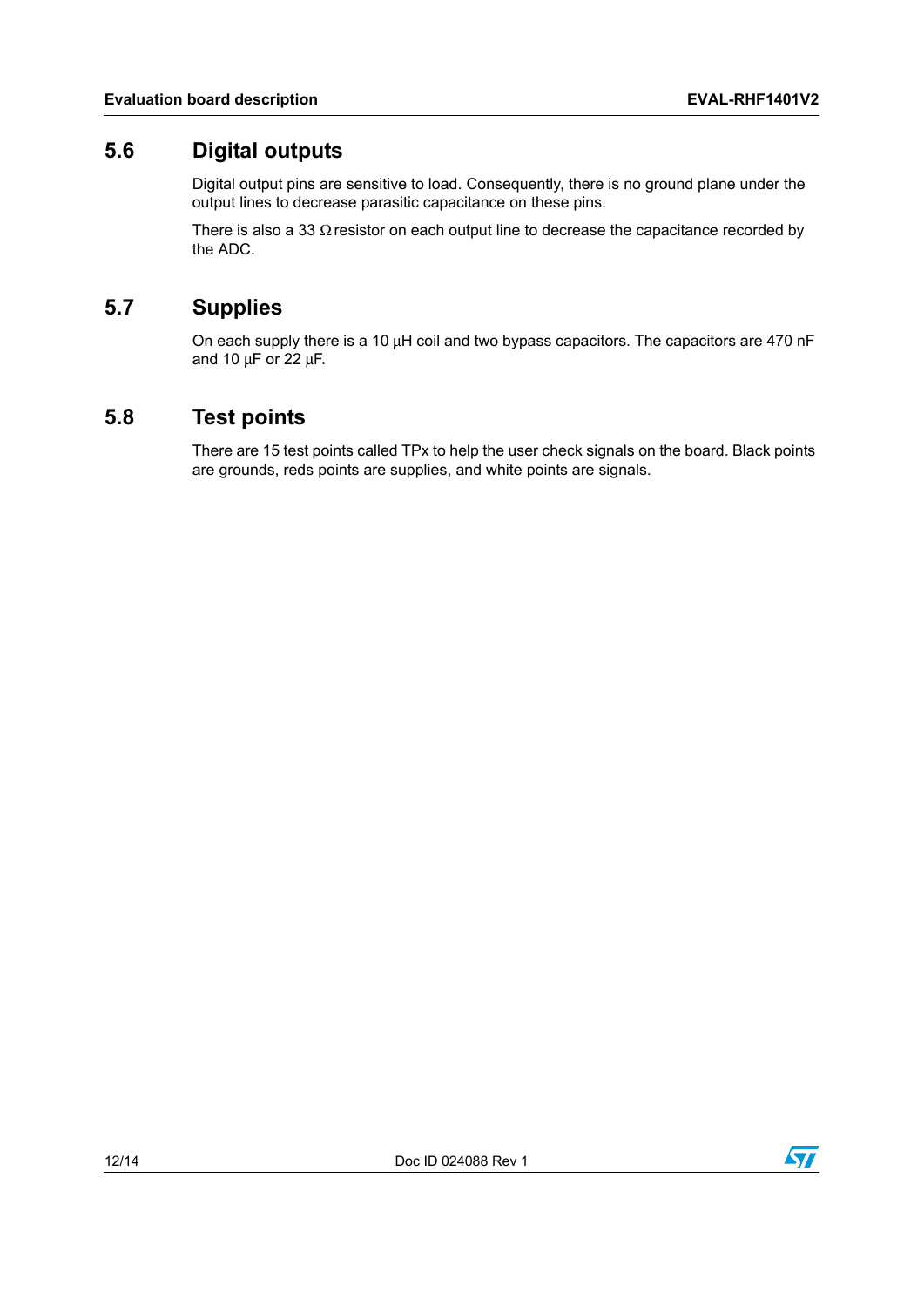# <span id="page-12-0"></span>**6 Revision history**

#### Table 4. **Document revision history**

| <b>Date</b> | <b>Revision</b> | Changes          |
|-------------|-----------------|------------------|
| 28-Jan-2013 |                 | Initial release. |